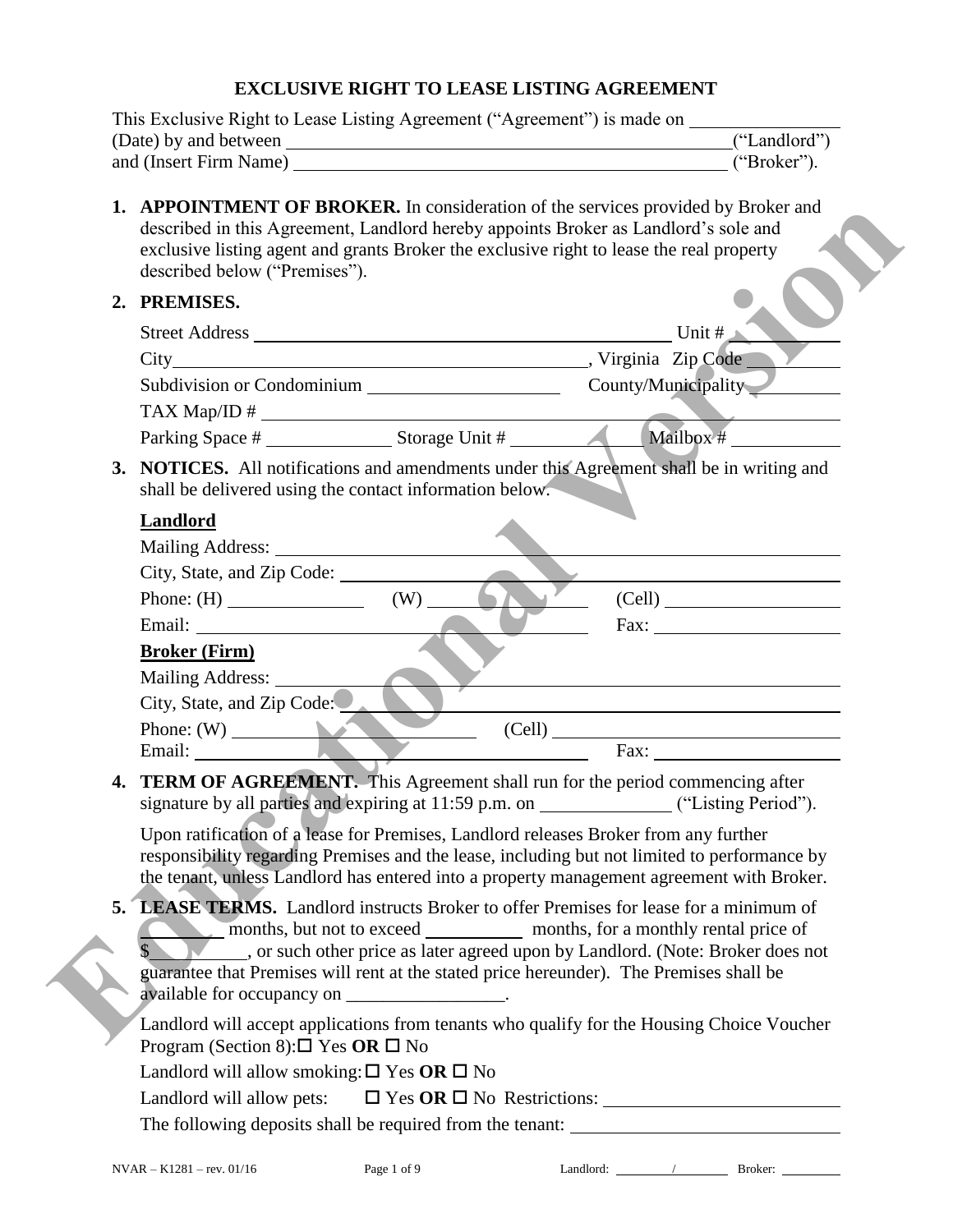Landlord agrees that Landlord and tenant shall sign a lease agreement enforceable in the Commonwealth of Virginia.

## **6. PROVIDED FIXTURES AND EQUIPMENT.**

#### **A. Personal Property and Fixtures.**

Landlord shall provide, as part of Premises: any built-in heating and central air conditioning equipment, plumbing and lighting fixtures, storm windows, storm doors, screens, installed wall-to-wall carpeting, exhaust fans, window shades, blinds, window treatment hardware, smoke and heat detectors, TV antennas, exterior trees and shrubs. The items marked YES below are currently installed or offered (If more than one of an

item shall be provided, the number of items is noted):



interest in residential leased properties in Virginia. Landlord's properties  $\Box$  are  $\overline{OR}$  $\Box$  are not required to be covered under the Virginia Residential Landlord Tenant Act. If not required, Landlord  $\Box$  wishes **OR**  $\Box$  does not wish leases to be administered under this Act.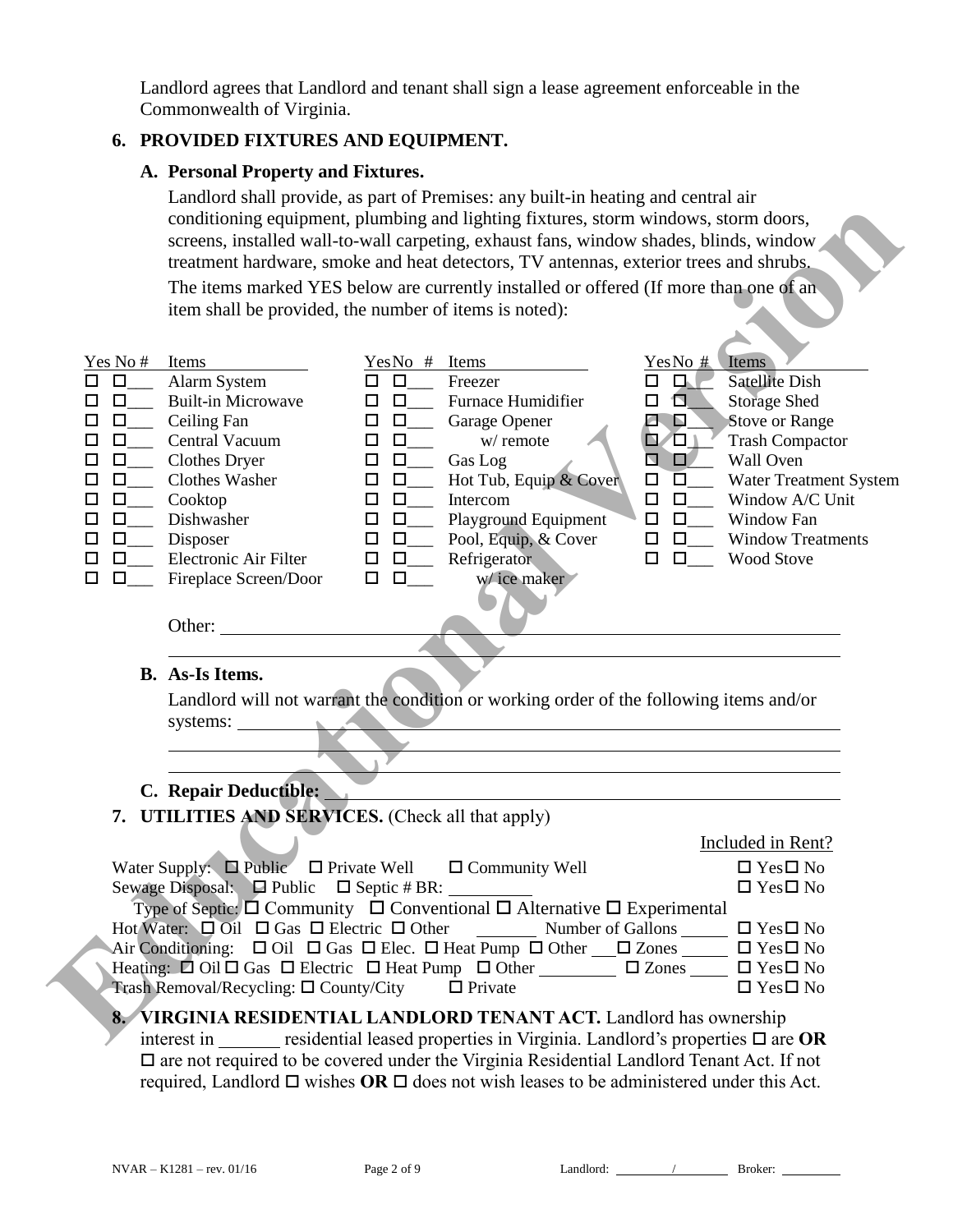- **9. BROKER DUTIES.** Broker shall perform, and Landlord hereby authorizes Broker to perform, the following duties. In performing these duties, Broker shall exercise ordinary care, comply with all applicable laws and regulations and treat all parties honestly.
	- **A.** Broker shall protect and promote the interests of Landlord and shall provide Landlord with services consistent with the standards of practice and competence that are reasonably expected of licensees engaged in the business of real estate brokerage. Landlord acknowledges that Broker is bound by the bylaws, policies and procedures, and rules and regulations governing the MLS, the Code of Ethics of the National Association of REALTORS®, the Code of Virginia, and the Regional Rules and Regulations for the electronic lockbox system.
	- **B.** Broker shall use reasonable efforts and act diligently to seek tenants for Premises at the price and terms stated herein or otherwise acceptable to Landlord, to negotiate on behalf of Landlord, to establish strategies for accomplishing Landlord's objectives, to assist in satisfying Landlord's contractual obligations and to facilitate the consummation of the lease of Premises.
	- **C.** Broker shall market Premises, at Broker's discretion, including without limitation, description, interior and exterior photographs in appropriate advertising media, such as publications, mailings, brochures and internet sites; provided, however, Broker shall not be obligated to continue to market Premises after Landlord has accepted an application.
	- **D.** Broker shall present all written applications or counteroffers to and from Landlord, in a timely manner, even if Premises is already subject to an approved application, unless otherwise instructed by Landlord in writing.
	- **E.** Broker shall account, in a timely manner, for all money and property received in trust by Broker, in which Landlord has or may have an interest.
- **F.** Broker shall show Premises during reasonable hours to prospective tenants and shall accompany or accommodate, as needed, other real estate licensees, their prospective tenants, inspectors, appraisers, exterminators and other parties necessary for showings and inspections of Premises, to facilitate and/or consummate the rental of Premises. Broker  $\Box$  shall **OR**  $\Box$  shall not install an electronic lockbox on Premises to allow access and showings by persons who are authorized to access Premises. **Eastimally the process of the state of the state of the state of the state of the Landboth school school and the state of the state of the state of the state of the state of the state of the state of the state of the stat** 
	- **G.** Broker  $\Box$  shall **OR**  $\Box$  shall not install "For Rent" signs on Premises, as permitted. Landlord is responsible for clearly marking the location of underground utilities, equipment or other items that may be damaged by the placement of the sign.

# **10. MARKETING/MLS/INTERNET ADVERTISING.**

**A.** Broker shall make a blanket unilateral offer of cooperation and compensation to other brokers in any multiple listing service ("MLS") that Broker deems appropriate. Broker shall disseminate information regarding Premises, including the entry date, listing price(s), final price and all terms, and expired or withdrawn status, by printed form and/or electronic computer service, which may include internet advertising, during and after the expiration of this Agreement.

Broker shall enter the listing information into the MLS database:

 $\Box$  Within 48 hours (excluding weekends and holidays) of commencement of Listing Period  $OR \square$  On or before:

**B.**  $\Box$  Landlord authorizes **OR**  $\Box$  Landlord does not authorize Broker to conduct premarketing activities. If Landlord authorizes Broker to conduct pre-marketing activities, a Pre-Marketing (Coming Soon) Addendum to the Listing Agreement is attached and made part of this Agreement.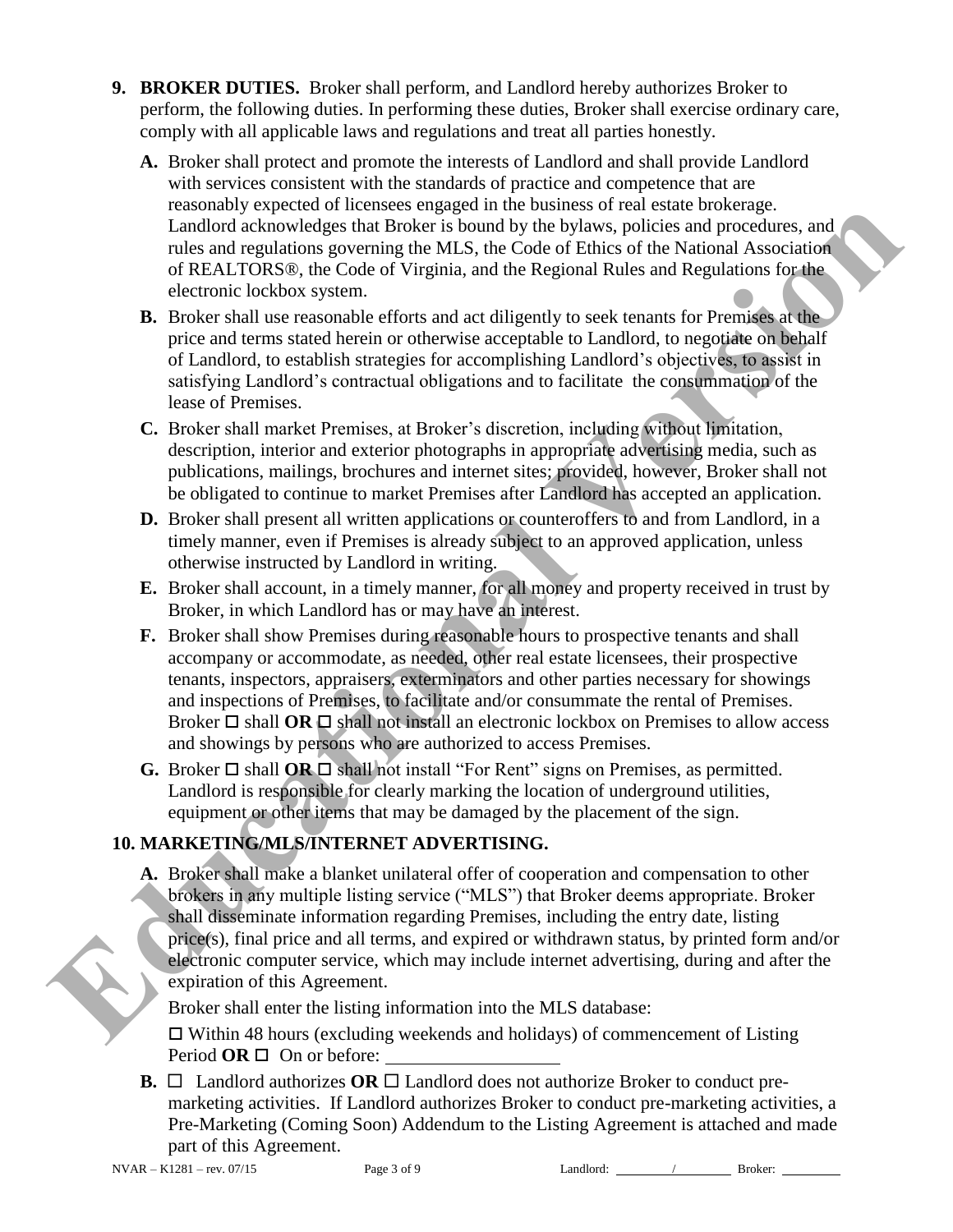- **C.** The parties agree and understand that internet advertising includes:
	- 1) Broker's internet website;
	- 2) The internet websites of licensed real estate salespersons or associate real estate brokers affiliated with Broker;
	- 3) Any other internet websites in accordance with applicable MLS rules and regulations;
	- 4) Printed media; and/or
	- 5) Any available MLS program(s) that enable participants to display aggregated MLS active listing information on other such participants' and authorized users' public websites.
- **D.** Landlord agrees and understands that Broker has provided an opportunity to Landlord to opt-out of any of the following four provisions which govern the display of information on Virtual Office Websites (VOW) and that Broker is thus hereby authorized by Landlord to submit and market Premises as follows.

#### **PART I:**

 $\Box$  Landlord authorizes OR  $\Box$  Landlord does not authorize Broker to submit and market Premises by and through the display on any internet websites.

#### **If Landlord selects the second option, consumers who conduct searches for listings on the internet will not see the corresponding information about Premises in response to a search.**

- **PART II:** 
	- $\Box$  Landlord authorizes **OR**  $\Box$  Landlord does not authorize the display of Premises address on any internet website.

# **PART III:**

 $\Box$  Landlord authorizes **OR**  $\Box$  Landlord does not authorize the display of unedited comments or reviews of Premises (or display a hyperlink to such comments or reviews) on MLS participants' internet websites.

#### **PART IV:**

- $\Box$  Landlord authorizes **OR**  $\Box$  Landlord does not authorize the display of an automated estimate of the market value of Premises (or a hyperlink to such estimate) on MLS participants' internet websites.
- **E.** During the term of this Agreement, Landlord may, by written notice to Broker, authorize Broker to enable or disable use of any feature as described in 10.C. above. Broker agrees to update the MLS database accordingly.

## **11. TYPES OF REAL ESTATE REPRESENTATION - DISCLOSURE AND INFORMED CONSENT.**

**Landlord representation** occurs by virtue of this Agreement with Landlord's contract to use Broker's services and may also include any cooperating brokers who act on behalf of Landlord as subagent of Broker. (Note: Broker may assist a tenant or prospective tenant by performing ministerial acts that are not inconsistent with Broker's duties as Landlord's listing agent under this Agreement.) **ED** Any other interest websites in accordance with applicable MLS rules and regulations:<br>
A) Printed media and or<br>
similar MLS program(s) that enable participants to display aggregated MLS<br>
and/or and the state is simil

> **Tenant representation** occurs when tenants contract to use the services of their own broker (known as a tenant representative) to act on their behalf.

> **Designated representation** occurs when a tenant and landlord in one transaction are represented by different sales associate(s) affiliated with the same broker. Each of these sales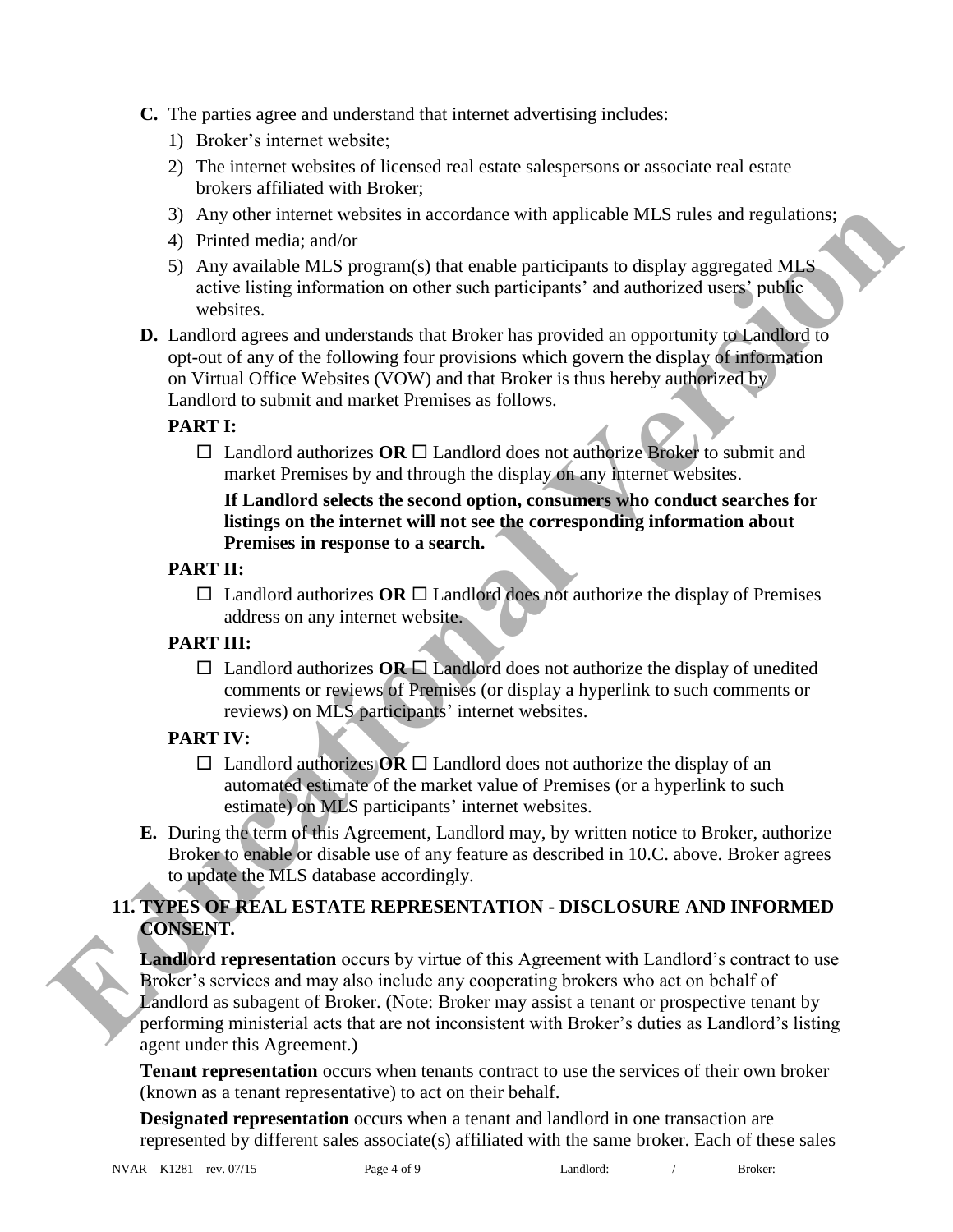associates, known as a designated representative, represents fully the interests of a different client in the same transaction. Designated representatives are not dual representatives if each represents only the tenant or only the landlord in a specific real estate transaction. In the event of designated representatives, each representative shall be bound by client confidentiality requirements, set forth in the CONFIDENTIAL INFORMATION paragraph. The broker remains a dual representative.

 Landlord does not consent to designated representation, thus Landlord does not allow Premises to be shown to a tenant represented by this Broker through another designated representative associated with the firm **OR**

 $\Box$  Landlord consents to designated representation and allows Premises to be shown to a tenant represented by this Broker through another designated representative associated with the firm.

**Dual representation** occurs when the same broker and the same leasing associate represent both the tenant and landlord in one transaction. In the event of dual representation, the broker shall be bound by confidentiality requirements for each client, set forth in the CONFIDENTIAL INFORMATION paragraph.

 Landlord does not consent to dual representation, thus Landlord does not allow Premises to be shown to a tenant represented by this Broker through the same representative **OR**

 Landlord consents to dual representation and consents to allow Premises to be shown to a tenant represented by this Broker through the same representative.

## **An additional disclosure is required before designated or dual representation is to occur for a specific transaction.**

Broker will notify other real estate licensees via the MLS of whether Landlord consents to designated representation and/or dual representation.

# **12. BROKER COMPENSATION.**

**A. Payment.** Landlord shall pay Broker in cash total compensation of

 ("Compensation") if, during the term of this Agreement, anyone produces a tenant ready, willing and able to lease Premises.

Compensation is also earned if, within days after the expiration or termination of this Agreement, an application is accepted with a ready, willing, and able tenant to whom Premises had been shown during the term of this Agreement; provided, however, that Compensation need not be paid if the Premises are listed with another real estate company. **ED** and other does not convent to designated representation, thus Landford does not allow Permission and the street in the street through another designated permission and allows Permission be designated permission and a

**B. Leasing Broker.** Broker shall offer a portion of Compensation to a cooperating broker as indicated:

Tenant Agency Compensation: **OR**

Other Compensation: *Note: Compensation may be shown by a percentage of the monthly lease price, a definite dollar amount or "N" for no compensation.* 

*Broker's compensation and the sharing of compensation between brokers are not fixed, controlled, recommended or suggested by any multiple listing service or Association of REALTORS®.*

**C. Retainer Fee.** Broker acknowledges receipt of a retainer fee in the amount of which  $\Box$  shall **OR**  $\Box$  shall not be subtracted from Compensation. The retainer is non-refundable and is earned when paid.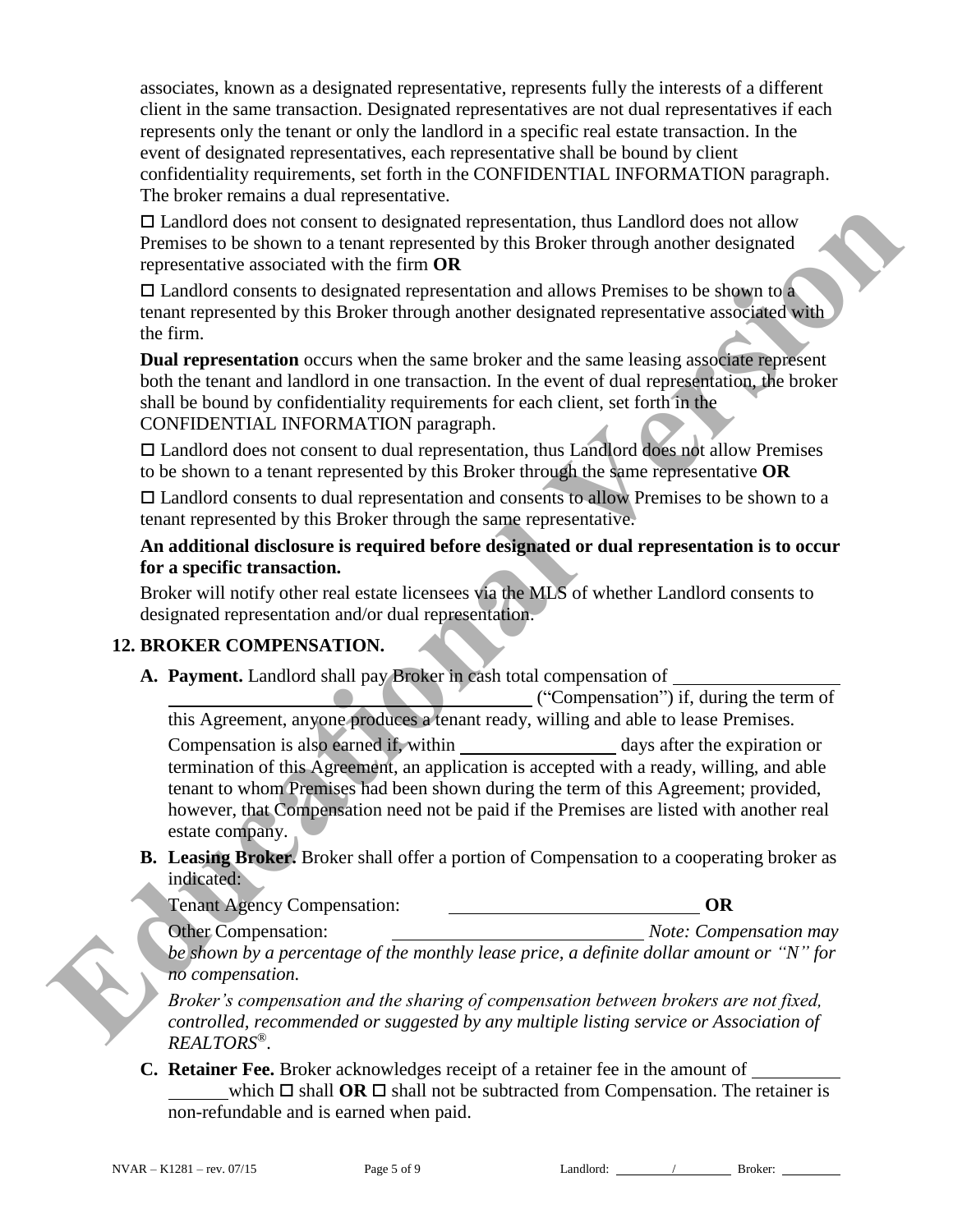- **D. Early Termination.** In the event Landlord wishes to terminate this Agreement prior to the end of Listing Period, without good cause, Landlord shall pay Broker before Broker's execution of a written release.
- **E. Purchase By Tenant.** If a tenant purchases Premises during tenant's occupancy of Premises or within \_\_\_\_\_\_ days of vacating Premises, Landlord agrees to pay Broker compensation of in cash at settlement.
- **13. CONFIDENTIAL INFORMATION.** Broker shall maintain the confidentiality of all personal and financial information and other matters identified as confidential by the client which were obtained by Broker during the brokerage relationship, unless the client consents in writing to the release of such information or as otherwise provided by law. The obligation of Broker to preserve confidential information continues after termination of the brokerage relationship. Information concerning material adverse facts about Premises is not considered confidential information. **EXECUTE AND MANUATION**. Brocker shall manuain the confidentially of all pesonal and financial information and obter matters deterited as confidentially yie clear<br>which were obtained by Broker doing the brokerage relations
	- **14. AUTHORIZATION TO DISCLOSE OTHER APPLICATIONS.** In response to inquiries from tenants or cooperating brokers, Broker may not disclose, without Landlord's authorization, the existence of other written offers on Premises. If Landlord does give such authorization, Landlord acknowledges that Broker and leasing associate(s) must disclose whether the offers were obtained by the listing agent, another member of the listing Broker's firm, or by a cooperating broker.

Landlord  $\Box$  does **OR**  $\Box$  does not authorize Broker and sales associate to disclose such information to tenants or cooperating brokers.

**15. COMPLIANCE WITH FAIR HOUSING LAWS.** Premises shall be shown and made available without regard to race, color, religion, sex, handicap, familial status, or national origin as well as all classes protected by the laws of the United States, the Commonwealth of Virginia and applicable local jurisdictions, or by the REALTOR® Code of Ethics.

# **16. RELOCATION PROGRAM.**

Landlord is participating in any type of relocation program:  $\Box$  Yes **OR**  $\Box$  No.

If "Yes": (a) the program is named: Contact Name Contact Information and (b) terms of the program are:  $\overline{a}$ 

If "No" or if Landlord has failed to list a specific relocation program, then Broker shall have no obligation to cooperate with or compensate any undisclosed program.

**17. CONDOMINIUM OR PROPERTY ASSOCIATION.** In the event that there is a condominium or property owners' association for the Premises, Landlord agrees to provide  $\Box$  to Broker at the commencement of Agreement **OR**  $\Box$  to the tenant prior to lease execution copies of current rules & regulations pertaining to Premises. This package shall be provided  $\Box$  at Landlord's cost **OR**  $\Box$  at the tenant's cost. Fees in addition to regular monthly charges are:  $\square$  Move-In  $\square$  Parking  $\square$  Pool  $\square$  Tennis  $\square$  Other

Landlord is responsible for all association dues and fees. Landlord represents that Landlord  $\Box$  is **OR**  $\Box$  is not current on all association dues and/or special assessments.

 $NVAR - K1281 - rev. 07/15$  Page 6 of 9 Landlord:  $\frac{\ }{\ }$  Broker: **18. LEAD-BASED PAINT DISCLOSURE.** Landlord represents that the residential dwelling(s) at Premises  $\Box$  were **OR**  $\Box$  were not constructed before 1978. If the dwelling(s) were constructed before 1978, Landlord is subject to Federal law concerning disclosure of the possible presence of lead-based paint at Premises, and Landlord acknowledges that Broker has informed Landlord of Landlord's obligations under the law. If the dwelling(s) were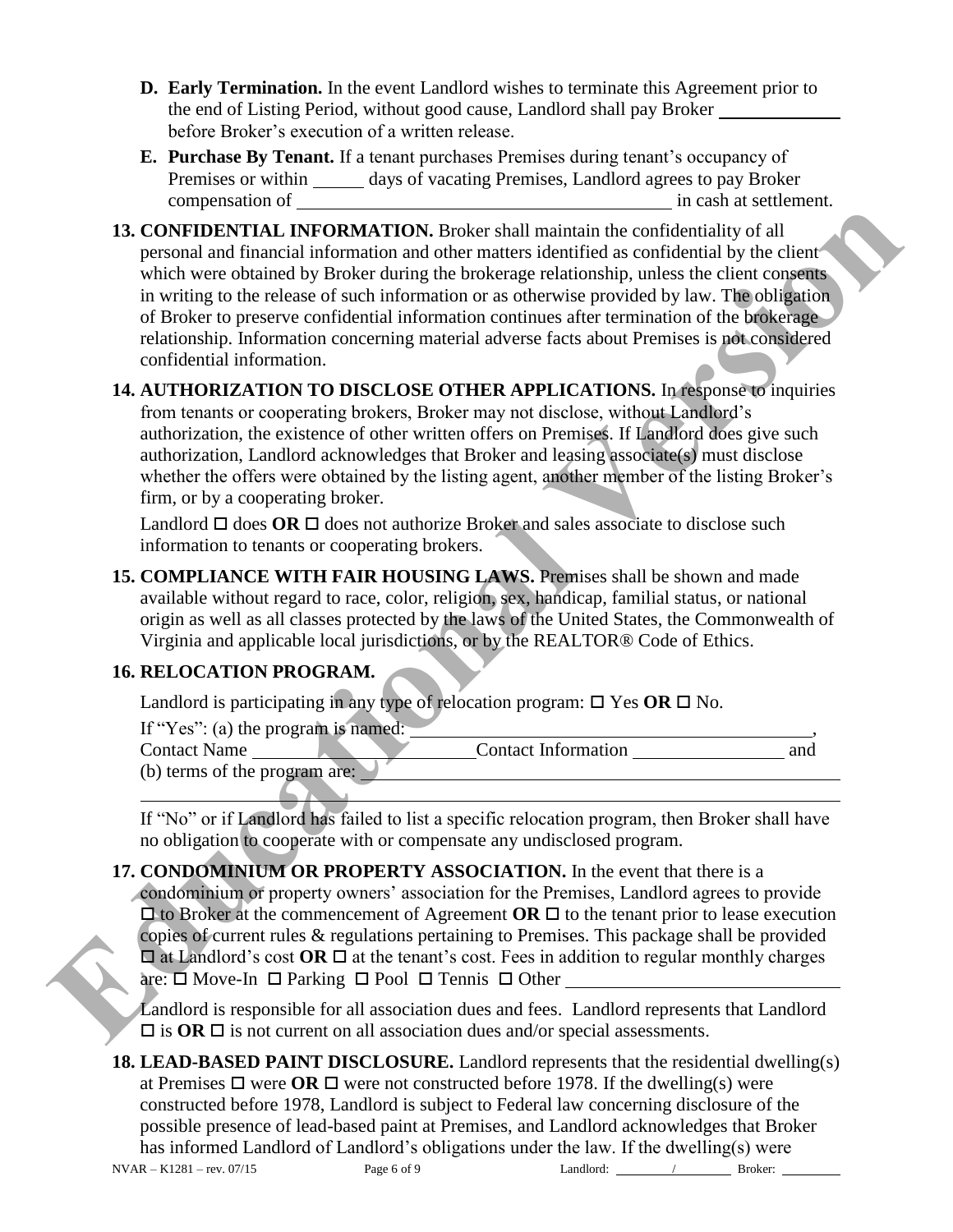constructed before 1978, unless exempt under 42 U.S.C. 4852(d), Landlord has completed and provided to Broker the form, "Rental: Disclosure And Acknowledgment Of Information On Lead-Based Paint And/Or Lead-Based Paint Hazards" or equivalent form.

**19. CURRENT LIENS.** Landlord represents to Broker that the below information is true and complete to the best of Landlord's information, knowledge and belief:

*Check all that are applicable:* 

- **A.**  $\Box$  Premises are not encumbered by any mortgage or deed of trust (*if box is checked, skip to item D*).
- **B.**  $\Box$  Landlord is current on all payments for all loans secured by Premises.
- **C.**  $\Box$  Landlord is not in default and has not received any notice(s) from the holder(s) of any loan secured by Premises, or from any other lien holder of any kind, regarding a default under any loan, threatened foreclosure, notice of foreclosure, or the filing of foreclosure.
- **D.** □ There are no liens secured against Premises for Federal, State or local income taxes; unpaid real property taxes; or unpaid condominium or homeowners' association fees.
- **E.**  $\Box$  There are no judgments against Landlord (including each owner for jointly held property). Landlord has no knowledge of any matter that might result in a judgment that may potentially affect Premises.
- **F.**  $\Box$  Landlord has not filed for bankruptcy protection under Federal law and is not contemplating doing so during the term of this Agreement, or subsequent Lease Term.

During the term of this Agreement, should any change occur with respect to answers A through F above, Landlord shall immediately notify Broker and Leasing Associate/Listing Agent, in writing, of such change.

### **20. MISCELLANEOUS PROVISIONS.**

# **A. Landlord Representations and Warranties.**

Landlord is aware that Landlord may be responsible for failing to disclose information and/or misrepresenting the condition of Premises. Landlord warrants that:

- 1) Landlord is not a party to a listing agreement with another broker for the sale, exchange or lease of Premises.
- 2) No person or entity has the right to purchase, lease or acquire Premises, by virtue of an option, right of first refusal or otherwise.
- 3) Landlord  $\Box$  is  $\overline{OR} \Box$  is not a licensed (active/inactive) real estate agent/broker.
- 4) Landlord  $\Box$  has **OR**  $\Box$  has no knowledge of the existence, removal or abandonment of any underground storage tank on Premises.
- 5) Premises  $\Box$  are **OR**  $\Box$  are not currently tenant-occupied.
- **B. Access to Premises.** Landlord shall provide keys to Broker for access to Premises to facilitate Broker's duties under this Agreement. If Premises are currently tenantoccupied, Landlord shall provide Broker with any current lease documents and contact information for current tenant, and shall use best efforts to obtain the full cooperation of current tenants, in connection with showings and inspections of Premises. Check all that are applicable to applicable to the state and the matter and the model in the state of the state of the state of the state of the state of the state of the state of the state of the state of the state of the

# **C. Landlord Assumption of Risk.**

1) Landlord retains full responsibility for Premises, including all utilities, maintenance, physical security and liability during the term of this Agreement. Landlord is advised to take all precautions for safekeeping of valuables and to maintain appropriate property and liability insurance through Landlord's own insurance company.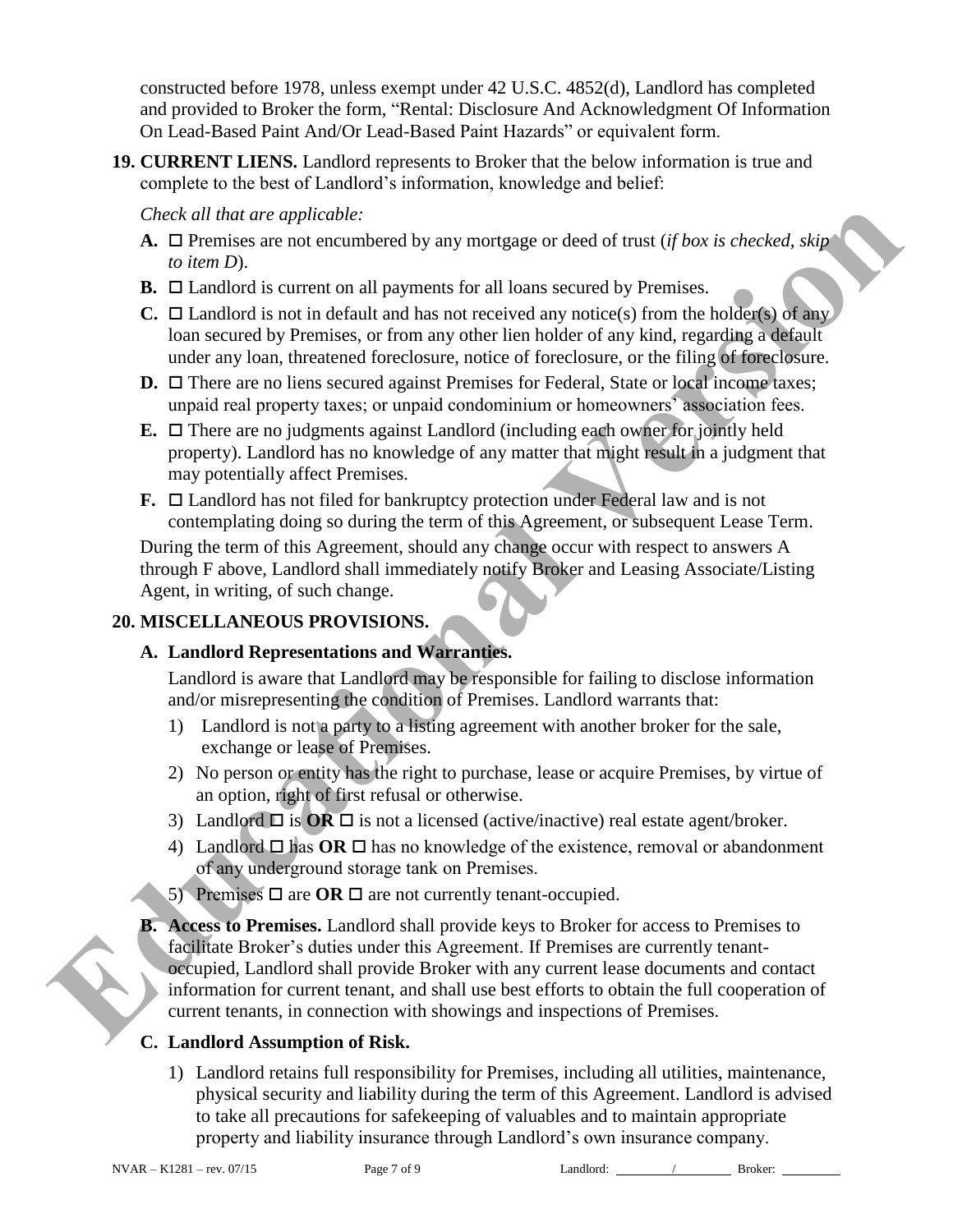Broker is not responsible for the security of Premises or for inspecting Premises on any periodic basis. If Premises are or become vacant during the Listing Period, Landlord is advised to notify Landlord's homeowner's insurance company and request a "Vacancy Clause" to cover Premises.

- 2) In consideration of the use of Broker's services and facilities and of the facilities of any Multiple Listing Service, Landlord and Landlord's heirs and assigns hereby release Broker, Broker's designated agents, sub-agents, sales associates and employees, any Multiple Listing Service and the Directors, Officers and employees thereof, including officials of any parent Association of REALTORS®, except for malfeasance on the part of such parties, from any liability to Landlord for vandalism, theft or damage of any nature whatsoever to Premises or its contents that occurs during the Listing Period. Landlord waives any and all rights, claims and causes of actions against them and holds them harmless for any property damage or personal injury arising from the use or access to Premises by any persons during the Listing Period.
- **D. Appropriate Professional Advice.** Broker can counsel on real estate matters, but if Landlord desires legal advice, Landlord is advised to seek legal counsel. Landlord is advised further to seek appropriate professional advice concerning, but not limited to, property or tax and insurance matters.
- **E. Service Provider Referrals.** Broker or one of Broker's sales associates may refer a service provider to assist Landlord in this transaction. This referral is not an endorsement, guarantee or warranty as to the quality, cost and/or timeliness of the services to be provided. Landlord is advised to independently investigate all options for service providers and consider whether any service provider will work effectively with Landlord. Landlord is free to reject any referred service provider for any or no reason.
- **F. Subsequent Offers After Application Acceptance**. After a rental application has been accepted for Premises, Broker recommends Landlord obtain the advice of legal counsel prior to acceptance of any subsequent application to rent.
- **G. Governing Law.** The laws of Virginia shall govern the validity, interpretation and enforcement of this Agreement.
- **H. Binding Agreement**. This Agreement, unless amended in writing by the parties, contains the final and entire agreement and the parties will not be bound by any terms, conditions, oral statements, warranties or representations not herein contained.
- **21. ATTORNEY'S FEES.** If any Party breaches this Agreement and a non-breaching Party retains legal counsel to enforce its rights hereunder, the non-breaching Party shall be entitled to recover against the breaching Party, in addition to any other damages recoverable against any breaching Party, all of its reasonable Legal Expenses incurred in enforcing its right under this Agreement, whether or not suit is filed, and in obtaining, enforcing and/or defending any judgment related thereto. Should any tribunal of competent jurisdiction determine that more than one Party to the dispute has breached this Agreement, then all such breaching Parties shall bear their own costs, unless the tribunal determines that one or more of the Parties is a "Substantially Prevailing Party", in which case any such Substantially Prevailing Party shall be entitled to recover from any of the breaching Parties, in addition to any other damages recoverable against any breaching Party, all of its reasonable Legal Expenses incurred in enforcing its rights under this Agreement, whether or not suit is filed, and in obtaining, enforcing and/or defending any judgment related thereto. "Party" as used in this paragraph includes any third party beneficiary identified herein. "Legal Expenses" as used in this release Robber, Bruker's sheripstatic applications between sailes users and appliquently sample employees, any Multiple Listing Service and lb Directory. Officers and employees the<br>entropy increase the media of any partner